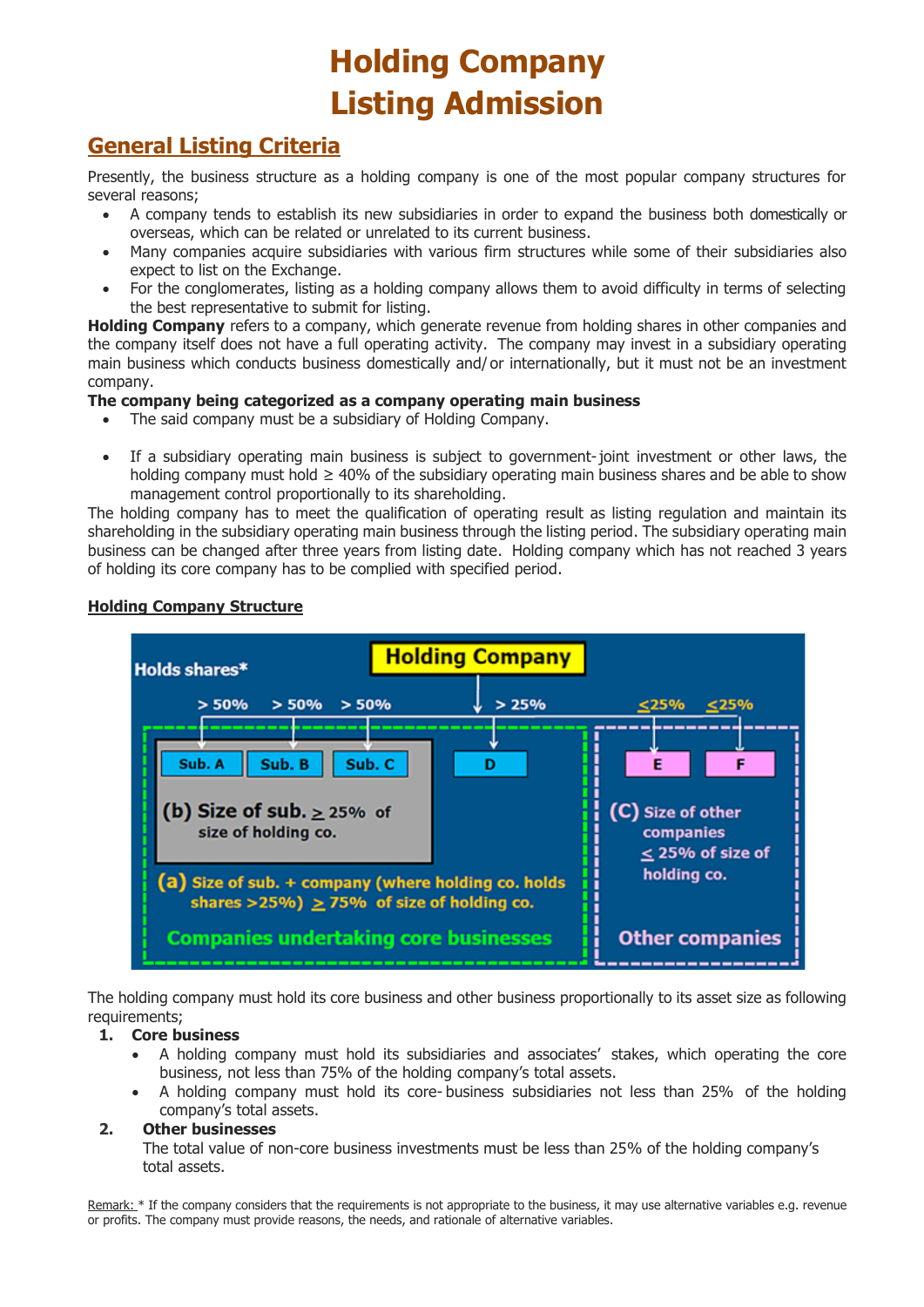#### **Listing Rules and Regulation in the Stock Exchange of Thailand (SET) and Market for Alternative Investment (mai)**

The Exchange shall consider both qualification of common share and qualification of both the applicant and its subsidiary operating main business.

#### **1.1 Qualifications for common shares**

- having a par value not less than Baht 0.5 per share and being fully paid-up
- bearing holders' names
- having no restrictions on transfer of ordinary shares, unless the restrictions are in accordance with laws and are included in the articles of association of the company

#### **1.2 Qualifications of listing applicant and its subsidiary operating main business**

|                                               | <b>Qualifications</b>                                                                                                                                                                                                                                                                                                                                                                                                                                                                                                                                                                                                                                          |                                                                                                                                                                                                                                                                                                                                                                                                                                                                                                                                           |
|-----------------------------------------------|----------------------------------------------------------------------------------------------------------------------------------------------------------------------------------------------------------------------------------------------------------------------------------------------------------------------------------------------------------------------------------------------------------------------------------------------------------------------------------------------------------------------------------------------------------------------------------------------------------------------------------------------------------------|-------------------------------------------------------------------------------------------------------------------------------------------------------------------------------------------------------------------------------------------------------------------------------------------------------------------------------------------------------------------------------------------------------------------------------------------------------------------------------------------------------------------------------------------|
|                                               | <b>The Stock Exchange of Thailand</b><br>(SET)                                                                                                                                                                                                                                                                                                                                                                                                                                                                                                                                                                                                                 | <b>Market for Alternative investment</b><br>(mai)                                                                                                                                                                                                                                                                                                                                                                                                                                                                                         |
| <b>Status</b>                                 |                                                                                                                                                                                                                                                                                                                                                                                                                                                                                                                                                                                                                                                                | Must be a public limited company or corporation established under specific law.                                                                                                                                                                                                                                                                                                                                                                                                                                                           |
| <b>Paid-up Capital</b><br>(after IPO)         | $\geq$ THB 300 million                                                                                                                                                                                                                                                                                                                                                                                                                                                                                                                                                                                                                                         | $\geq$ THB 50 million                                                                                                                                                                                                                                                                                                                                                                                                                                                                                                                     |
| <b>Financial condition and •</b><br>liquidity | Total equity $\geq$ THB 300 million and<br>total equity $> 0$ before apply the<br>listing application.<br>Must be in a stable and healthy<br>$\bullet$<br>financial condition and have<br>sufficient working capital.                                                                                                                                                                                                                                                                                                                                                                                                                                          | Total equity $\geq$ THB 50 million and<br>total shareholder equity $> 0$ before<br>apply the listing application.<br>Must be in a stable and healthy<br>financial condition and have<br>sufficient working capital.                                                                                                                                                                                                                                                                                                                       |
| <b>Track record</b>                           | Profit Approach<br>$\bullet$<br>Must have the operating results in<br>accordance with the specified<br>requirements and continuously until the<br>date of approval for being listed<br>securities<br>At least 3 years of operating<br>$\circ$<br>track record under at least<br>one year of the same<br>management prior to the<br>application date<br>Combined minimum net<br>$\circ$<br>profits from operations of<br>THB 50 million over the past<br>two or three years, net<br>profits from operations of<br>THB 30 million for the latest<br>full year, and an<br>accumulated net profit in the<br>latest period prior to the<br>filing of an application | Profit Approach<br>Must have the operating results in<br>accordance with the specified<br>requirements and continuously until the<br>date of approval for being listed<br>securities<br>At least 2 years of operating<br>$\circ$<br>track record under at least<br>one year of the same<br>management prior to the<br>application date.<br>Minimum net profits from<br>$\circ$<br>operations of THB 10 million<br>over the latest year, and an<br>accumulated net profit in the<br>latest period prior to the<br>filing of an application |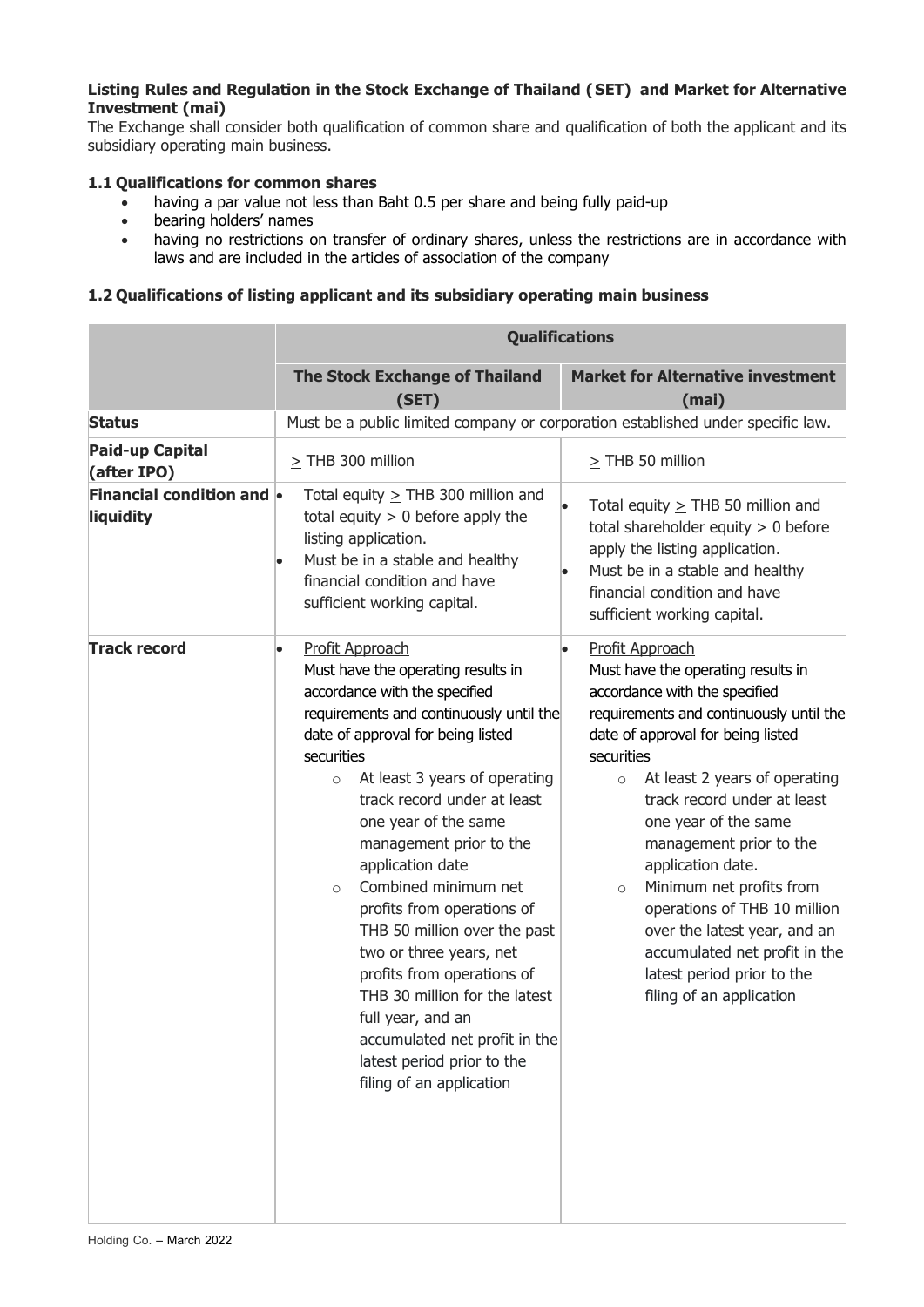|                                 | <b>Qualifications</b>                                                                                                                                                                                                                                                                                                                                                                                                                                                                                                                                                                                                                                                                                                                                       |                                                                                                                                                                                         |
|---------------------------------|-------------------------------------------------------------------------------------------------------------------------------------------------------------------------------------------------------------------------------------------------------------------------------------------------------------------------------------------------------------------------------------------------------------------------------------------------------------------------------------------------------------------------------------------------------------------------------------------------------------------------------------------------------------------------------------------------------------------------------------------------------------|-----------------------------------------------------------------------------------------------------------------------------------------------------------------------------------------|
|                                 | <b>The Stock Exchange of Thailand</b><br>(SET)                                                                                                                                                                                                                                                                                                                                                                                                                                                                                                                                                                                                                                                                                                              | <b>Market for Alternative investment</b><br>(mai)                                                                                                                                       |
| <b>Distribution of minority</b> | Market Capitalization Approach <sup>/1</sup> :<br>Doing business in a specified<br>industry<br>Being promoted by the Board of<br>$\bullet$<br>Investment in a specified industry<br>Must have market capitalization $\geq$ THB<br>7.5 billion and the operating results<br>shall be in accordance with the<br>following criteria at all times up to<br>the date of approval of the shares of<br>the applicant as listed securities<br>- At least 3 years of operating track<br>record under at least one year of the<br>same management prior to the<br>application date<br>- Whose majority of revenue is<br>derived from, or whose majority of<br>assets are involved in, the specified<br>industries<br>Issued shares in hands $\geq 1,000$<br>$\bullet$ | Issued shares in hands $\geq$ 300                                                                                                                                                       |
| shareholders or free            | shareholders                                                                                                                                                                                                                                                                                                                                                                                                                                                                                                                                                                                                                                                                                                                                                | shareholders                                                                                                                                                                            |
| float $2/$                      | Shareholding Ratio<br>oTotal shareholding >25% of paid-                                                                                                                                                                                                                                                                                                                                                                                                                                                                                                                                                                                                                                                                                                     | Shareholding Ratio<br>oTotal shareholding ≥25% of paid-                                                                                                                                 |
| (After IPO)                     | up capital (or $>20\%$ of paid-up<br>capital if the paid-up capital $\geq$ THB<br>3 billion)<br>o Each shareholder must hold at<br>least 1 trading unit in accordance<br>with the rule.                                                                                                                                                                                                                                                                                                                                                                                                                                                                                                                                                                     | up capital (or $>20\%$ of paid-up<br>capital if the paid-up capital $\geq$ THB<br>3 billion)<br>o Each shareholder must hold at<br>least 1 trading unit in accordance<br>with the rule. |
| <b>Public Offering</b>          |                                                                                                                                                                                                                                                                                                                                                                                                                                                                                                                                                                                                                                                                                                                                                             | • Must have been granted approval by the SEC (except for a company established                                                                                                          |
| <b>Approval</b>                 | under a special law).<br>Offered through an underwriter<br>Number of shares cumulatively<br>offered for sale:<br>$\circ$ Offer for sale $\geq$ 15% of paid-up<br>capital (or $\geq$ 10% of paid-up<br>capital if paid-up capital $\geq$ THB<br>500 million or value of ordinary<br>shares based on par value $\geq$ THB<br>75 million, whichever is higher)                                                                                                                                                                                                                                                                                                                                                                                                 | Number of shares cumulatively<br>offered for sale:<br>$\geq$ 15% of paid-up capital<br>$\circ$                                                                                          |
| <b>Directors and</b>            |                                                                                                                                                                                                                                                                                                                                                                                                                                                                                                                                                                                                                                                                                                                                                             | Having the directors and management who are responsible for the management                                                                                                              |
| executives                      | of subsidiary operating main business $\geq 1$ years prior to listing application and<br>continuously until the date of approval for being listed securities, except for the<br>following events:<br>(a) the Applicant is a financial institution of which the regulatory agency has<br>otherwise prescribed rules in relation to directors and management; or<br>(b) the Operating Core Business Company has an investment in a project which<br>is a Basic Public Utilities that is beneficial to Thailand                                                                                                                                                                                                                                                |                                                                                                                                                                                         |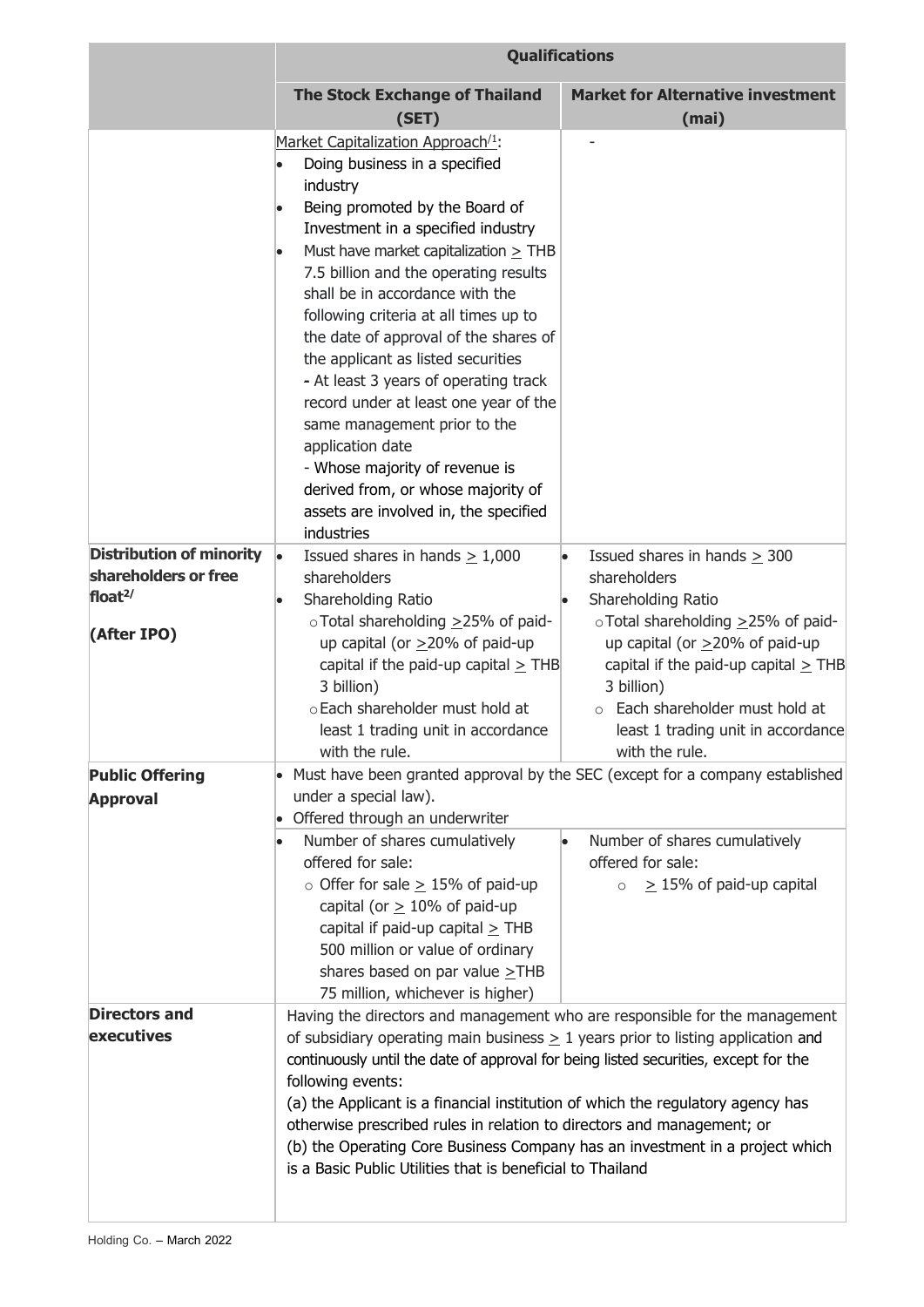|                                                                   | <b>Qualifications</b>                                                                                                                                                                                                                                                                                                                                                                                                                                                                                                                                                                                                                                                                                                                                |                                                                                                                                                                                                                                                                                                                                                                                                                                                                                                                                                                                                                                                                                                                                                                                                                                                                                          |  |
|-------------------------------------------------------------------|------------------------------------------------------------------------------------------------------------------------------------------------------------------------------------------------------------------------------------------------------------------------------------------------------------------------------------------------------------------------------------------------------------------------------------------------------------------------------------------------------------------------------------------------------------------------------------------------------------------------------------------------------------------------------------------------------------------------------------------------------|------------------------------------------------------------------------------------------------------------------------------------------------------------------------------------------------------------------------------------------------------------------------------------------------------------------------------------------------------------------------------------------------------------------------------------------------------------------------------------------------------------------------------------------------------------------------------------------------------------------------------------------------------------------------------------------------------------------------------------------------------------------------------------------------------------------------------------------------------------------------------------------|--|
|                                                                   | <b>The Stock Exchange of Thailand</b><br>(SET)                                                                                                                                                                                                                                                                                                                                                                                                                                                                                                                                                                                                                                                                                                       | <b>Market for Alternative investment</b><br>(mai)                                                                                                                                                                                                                                                                                                                                                                                                                                                                                                                                                                                                                                                                                                                                                                                                                                        |  |
| <b>Undertaking Business</b>                                       | Exchange, whereby<br>$\circ$<br>Company; and<br>$\circ$<br>$\circ$<br>Market Supervisory Board.                                                                                                                                                                                                                                                                                                                                                                                                                                                                                                                                                                                                                                                      | Holding Company must not have characteristic as an investment company<br>prescribed under the Notifications of the Capital Market Supervisory Board.<br>Holding Company must hold shares in at least 1 Subsidiary Operating Core<br>Business which generates main profit as of the date of the submission of<br>application for at least 3 years from the commencement date of trading on the<br>Such Subsidiary Operating Core Business must not be a Listed<br>Be able to prove that the Applicant is the Person who has Controlling<br>Power or has the power to manage such Subsidiary Operating Core<br>Business according to its shareholding proportion.<br>In case the Subsidiary Operating Core Business is established under<br>foreign laws, such subsidiary shall have directors residing in Thailand<br>pursuant to the rules prescribed in the Notification of the Capital |  |
| <b>Management and</b>                                             | • Board of directors and Management must hold qualifications accordingly;                                                                                                                                                                                                                                                                                                                                                                                                                                                                                                                                                                                                                                                                            |                                                                                                                                                                                                                                                                                                                                                                                                                                                                                                                                                                                                                                                                                                                                                                                                                                                                                          |  |
| control personnel<br>Corporate governance<br>and internal control | any characteristics prohibited by SET regulations that may affect an<br>investor's rights or decision, or a change of share price.<br>• The Board of Director's duties and responsibilities must be clearly defined as<br>specified by The Capital Market Supervisory Board <sup>3/</sup><br>The person taking the highest responsibility in finance and accounting (Chief<br>l.<br>Financial Officer: CFO) and the person supervising accounting (Chief<br>Accountant) have to meet the qualifications specified by SEC <sup>3/</sup> .<br>The Chairman and the Chief Executive Officer or equivalent position in other<br>l.<br>names must not be the same person.<br>$\bullet$<br>specified by The Capital Market Supervisory Board <sup>3/</sup> | $\circ$ Not have any characteristics prohibited by The Capital Market Supervisory Board <sup>3/</sup><br>o Board of directors and Management and control personnel must not have<br>The audit committee's duties and responsibilities must be clearly defined as                                                                                                                                                                                                                                                                                                                                                                                                                                                                                                                                                                                                                         |  |
|                                                                   | Must demonstrate good corporate governance practice as specified by The<br>specified by SET<br>The Capital Market Supervisory Board <sup>3/</sup> .                                                                                                                                                                                                                                                                                                                                                                                                                                                                                                                                                                                                  | Capital Market Supervisory Board <sup>3</sup> / and have a qualified audit committee as<br>Must maintain effective auditing and internal control systems as specified by                                                                                                                                                                                                                                                                                                                                                                                                                                                                                                                                                                                                                                                                                                                 |  |
| <b>Conflicts of interest</b>                                      | Must have no existing or potential conflicts of interest as defined by The Capital<br>Market Supervisory Board <sup>3/</sup> .                                                                                                                                                                                                                                                                                                                                                                                                                                                                                                                                                                                                                       |                                                                                                                                                                                                                                                                                                                                                                                                                                                                                                                                                                                                                                                                                                                                                                                                                                                                                          |  |
| <b>Financial statements</b><br>and auditors                       | The Capital Market Supervisory Board rules and regulations <sup>3/</sup> .<br>Must have an auditor approved by the SEC.                                                                                                                                                                                                                                                                                                                                                                                                                                                                                                                                                                                                                              | Must ensure that financial statements have been prepared in accordance with                                                                                                                                                                                                                                                                                                                                                                                                                                                                                                                                                                                                                                                                                                                                                                                                              |  |
| <b>Provident fund</b>                                             | By the date the listing application is filed, the applicant has established a provident fund.                                                                                                                                                                                                                                                                                                                                                                                                                                                                                                                                                                                                                                                        |                                                                                                                                                                                                                                                                                                                                                                                                                                                                                                                                                                                                                                                                                                                                                                                                                                                                                          |  |
| <b>Registrar</b>                                                  | Appoint TSD or an approved registrar by SET                                                                                                                                                                                                                                                                                                                                                                                                                                                                                                                                                                                                                                                                                                          |                                                                                                                                                                                                                                                                                                                                                                                                                                                                                                                                                                                                                                                                                                                                                                                                                                                                                          |  |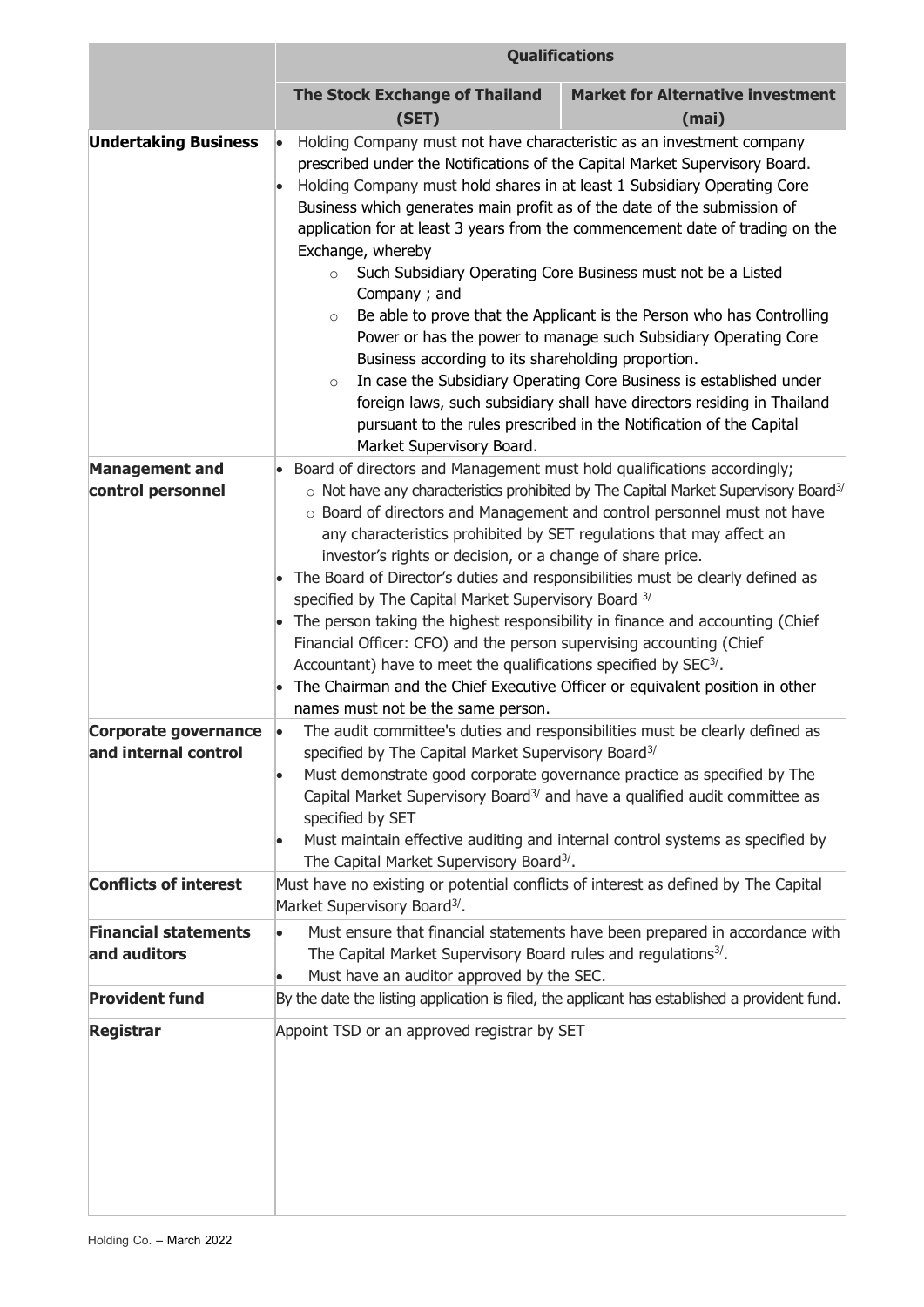|                        | <b>Qualifications</b>                                                                                                                                                                                                                                                                                                                                                                                                                                                                                                                                                                                                                                                                                                                                |                                                                                                                                                                                                                                                                                                                                                    |  |
|------------------------|------------------------------------------------------------------------------------------------------------------------------------------------------------------------------------------------------------------------------------------------------------------------------------------------------------------------------------------------------------------------------------------------------------------------------------------------------------------------------------------------------------------------------------------------------------------------------------------------------------------------------------------------------------------------------------------------------------------------------------------------------|----------------------------------------------------------------------------------------------------------------------------------------------------------------------------------------------------------------------------------------------------------------------------------------------------------------------------------------------------|--|
|                        | <b>The Stock Exchange of Thailand</b><br>(SET)                                                                                                                                                                                                                                                                                                                                                                                                                                                                                                                                                                                                                                                                                                       | <b>Market for Alternative investment</b><br>(mai)                                                                                                                                                                                                                                                                                                  |  |
| <b>Silent Period</b>   | Net Profit Approach<br>The silent period extends for one year after listing. Those who meet the criteria<br>for strategic shareholders are not allowed to sell their shares totaling 55% of<br>paid-up capital after the IPO. They are permitted to sell 25% of the locked-up<br>shares after 6 months.<br>Infrastructure Business Approach<br>The silent period extends for three years after the trading date. Those who meet<br>the criteria for strategic shareholders are not allowed to sell their shares totaling<br>55% of paid-up capital after the IPO. Upon completion of 1 year period, they are<br>permitted to sell 20% of the lock-up shares. Then, after every six months they<br>are permitted to sell 20% of the locked-up shares. |                                                                                                                                                                                                                                                                                                                                                    |  |
|                        | <b>Market Capitalization Approach</b><br>The silent period extends for three<br>years after listing. Those who meet the<br>criteria for strategic shareholders are<br>not allowed to sell their shares totaling<br>55% of paid-up capital after the IPO.<br>They are permitted to sell 20% of the<br>locked-up shares after 1 year. Upon<br>completion of every 6-month period<br>thereafter, those persons shall be able<br>to gradually sell their shares at 20% of<br>the number of all shares subject to the<br>prohibition of sale.                                                                                                                                                                                                             |                                                                                                                                                                                                                                                                                                                                                    |  |
| <b>Opportunity Day</b> | listed company.                                                                                                                                                                                                                                                                                                                                                                                                                                                                                                                                                                                                                                                                                                                                      | The company must organize a meeting to present and clarify the information about<br>business and performance to shareholders, investors and related persons at least 1<br>time within the first year after having been listed in order to allow them access to<br>relevant information and opportunity of raising queries to the management of the |  |

#### Remark

<sup>1/</sup> The Additional regulations of listing ordinary shares in the Stock Exchange of Thailand (SET) by Market Capitalization Test - please visit Common Shares Listing Admission - General Listing for Common Shares Market Capitalization Calculation

• IPO price: the candidate applies for listing within a year from the last date of its IPO.

• Fair price determined by financial advisor: the candidate applies for listing after a year from the last date of its IPO.

 $^{2}/$ Free Floats are non-strategic shareholders. The strategic shareholders are;

- Board of director, management, and related person
- Shareholders holding > 5% of paid-up capital and related persons
- Persons who has controlling power

<sup>3/</sup> Notification of Capital Market Supervisory Board 39/2559 on Application for and Approval of Offer for Sale of Newly Issued Shares.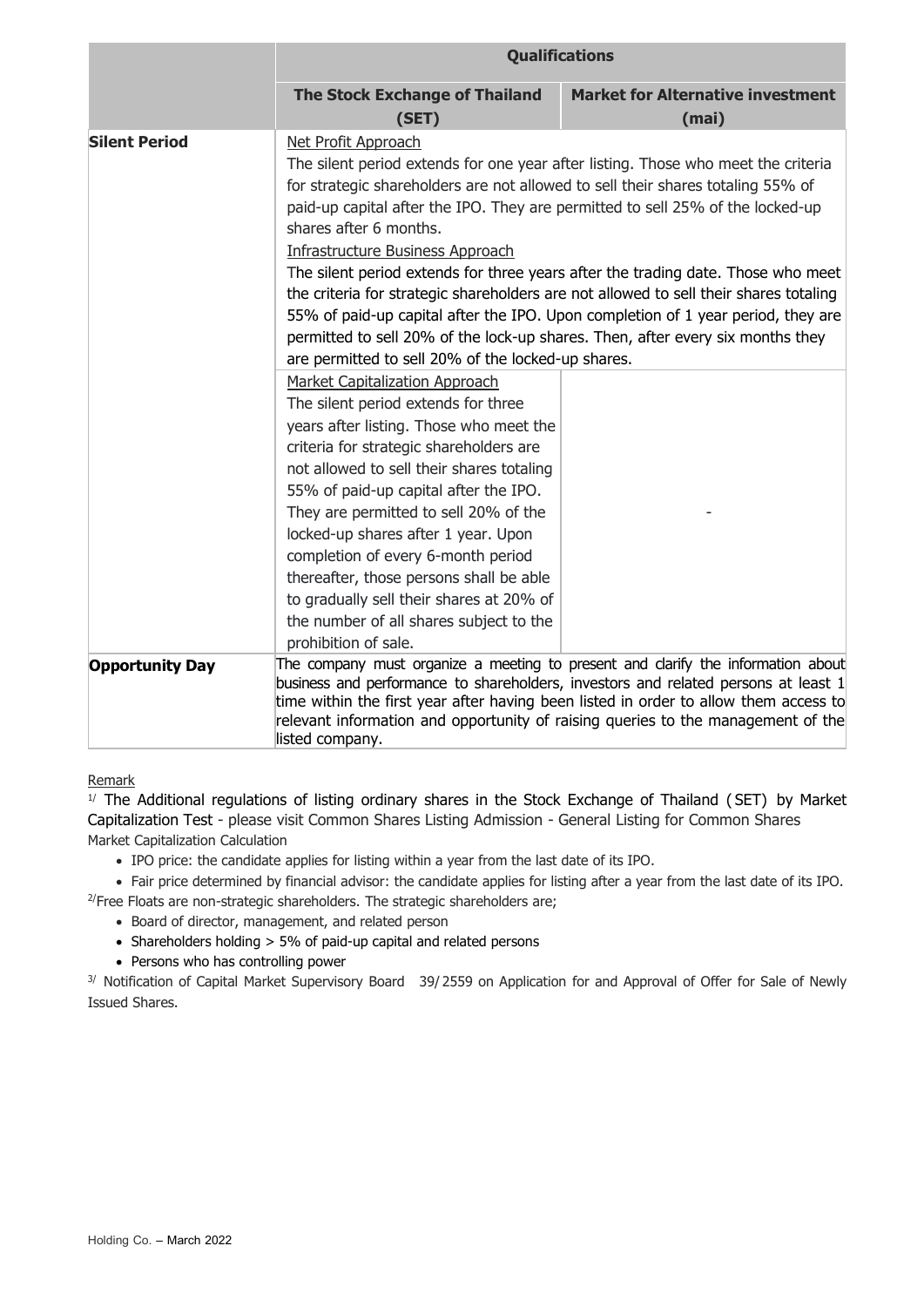### **Process**

Listing procedure in the Stock Exchange of Thailand (SET) and the Market for Alternative Investment (mai)

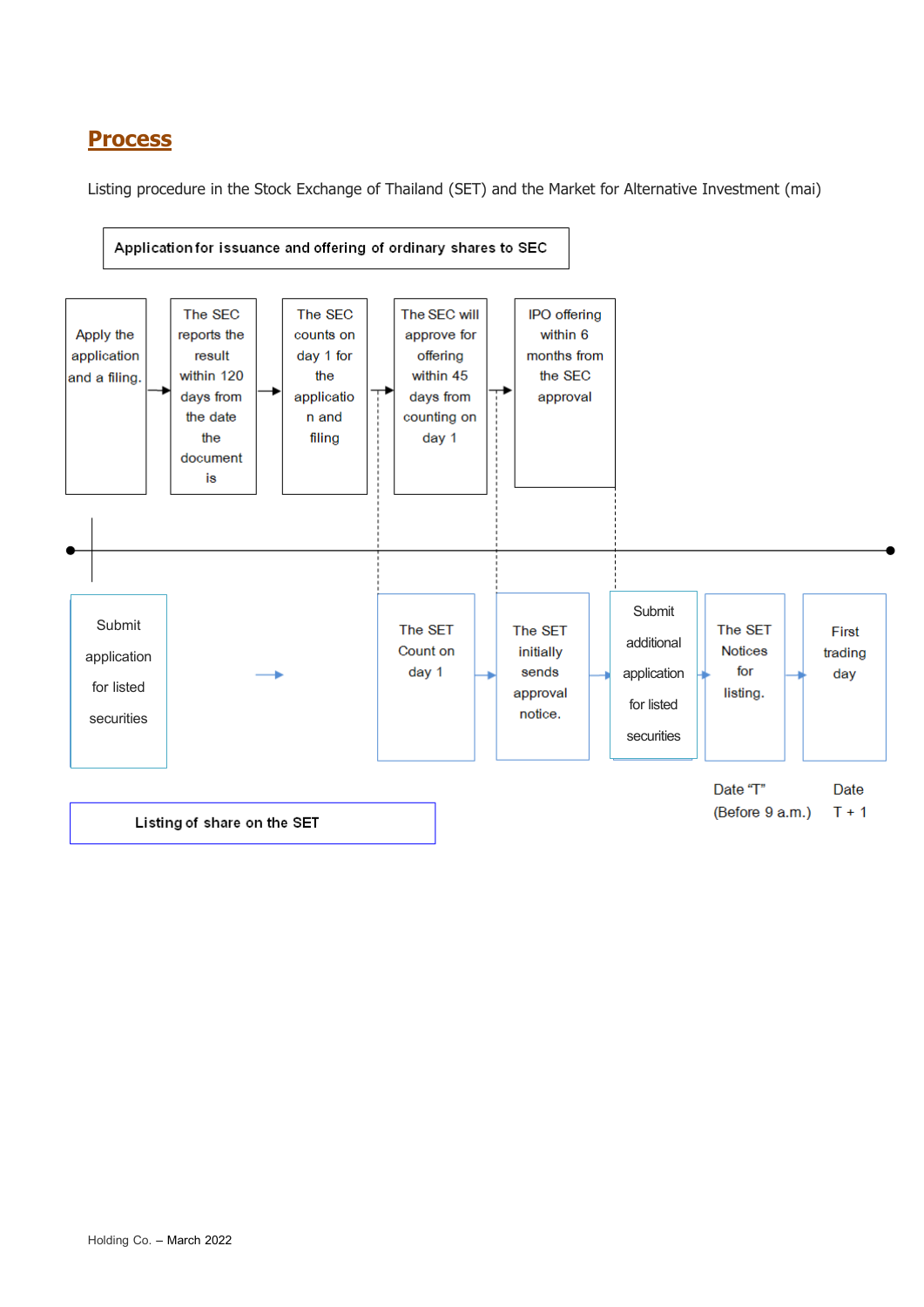# **Related Regulations**

#### SET's regulations

- Regulation of the Stock Exchange of Thailand: Listing of Ordinary Shares or Preferred Shares as Listed Securities B.E. 2558 (2015)
- Listing of Securities, Disclosure of Information and Delisting of Securities in the "Market for Alternative Investment (mai)" B.E. 2563 (2020)
- Regulation of the Stock Exchange of Thailand Re: Rules, Conditions and Procedures Governing the Disclosure of Information and Other Acts of a Listed Company B.E. 2560 (2017)
- Notification of the Board of Governors of the Stock Exchange of Thailand Re: The regulations of listing ordinary shares for in the Stock Exchange of Thailand (SET) by Market Capitalization Test for Target group of industries and Industries involved in the development of technology and innovation B.E 2564 (2021)
- SET Circular Bor. Jor ( Wor) 1 / 2009 RE : The regulations adjustment according to Regulation Reform plan
- SET Circular Bor.Jor (Wor) 3 /2020 RE : The regulations adjustment of listed companies
- Bor. Jor ( Wor) 1/ 2021 Re: The regulations adjustment regarding listing of ordinary shares as listed securities in the Stock Exchange of Thailand (SET) by Market Capitalization Test

#### Other organization's regulations

- Notification of Capital Market Supervisory Board 39/ 2559: Application for Approval and Granting of Approval for Offering of Newly Issued Shares
- Notification of the Securities and Exchange Commission KorChor. 17/2551: Determination of Definitions in Notifications relating to Issuance and Offer for Sale of Securities
- SEC's Circular No. KorChor (Wor) 24/2560: Rehearsal for the understanding of qualifications for CFO and Chief Accountant of companies offering newly issued shares to the public